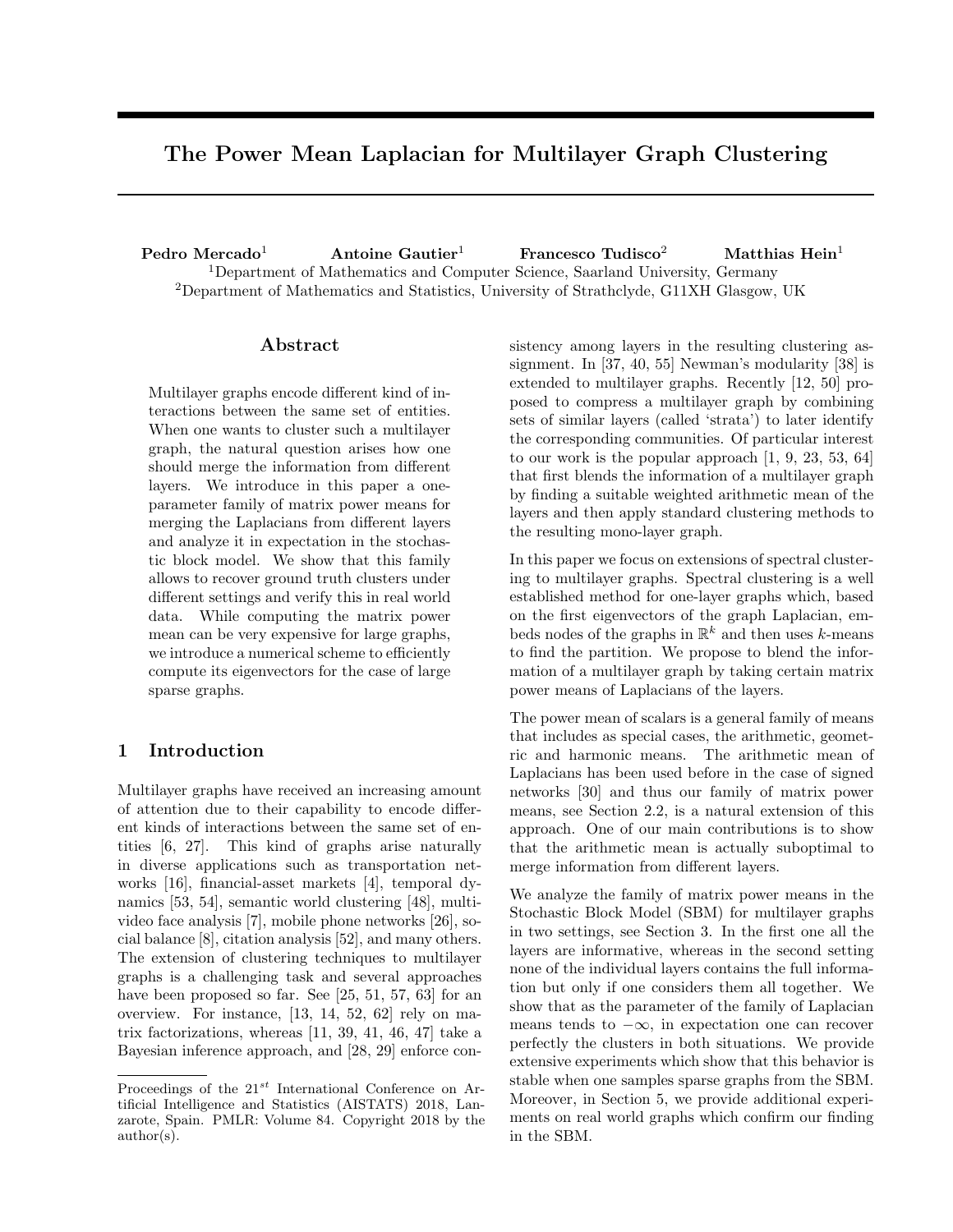A main challenge for our approach is that the matrix power mean of sparse matrices is in general dense and thus does not scale to large sparse networks in a straightforward fashion. Thus a further contribution of this paper in Section 4 is to show that the first few eigenvectors of the matrix power mean can be computed efficiently. Our algorithm combines the power method with a Krylov subspace approximation technique and allows to compute the extremal eigenvalues and eigenvectors of the power mean of matrices without ever computing the matrix itself.

## 2 Spectral clustering of multilayer graphs using matrix power means of Laplacians

Let  $V = \{v_1, \ldots, v_n\}$  be a set of nodes and let T the number layers, represented by adjacency matrices  $\mathbb{W} = \{W^{(1)}, \ldots, W^{(T)}\}.$  For each non-negative weight matrix  $W^{(t)} \in \mathbb{R}_+^{n \times n}$  we have a graph  $G^{(t)} = (V, W^{(t)})$ and a multilayer graph is the set  $\mathbb{G} = \{G^{(1)}, \ldots, G^{(T)}\}.$ In this paper our main focus are assortative graphs. This kind of graphs are the most common in the literature (see f.i. [34]) and are used to model the situation where edges carry *similarity* information of pairs of vertices and thus are indicative for vertices being in the same cluster. For an assortative graph  $G = (V, W)$ spectral clustering is typically based on the Laplacian matrix and its normalized version, defined respectively as

$$
L = D - W \qquad L_{\text{sym}} = D^{-1/2} L D^{-1/2}
$$

where  $D_{ii} = \sum_{j=1}^{n} w_{ij}$  is the diagonal matrix of the degrees of  $G$ . Both Laplacians are symmetric positive semidefinite and the multiplicity of eigenvalue 0 is equal to the number of connected components in G.

Given a multilayer graph with all assortative layers  $G^{(1)}, \ldots, G^{(T)}$ , our goal is to come up with a clustering of the vertex set  $V$ . We point out that in this paper a clustering is a partition of  $V$ , that is each vertex is uniquely assigned to one cluster.

#### 2.1 Matrix power mean of Laplacians for multilayer graphs

Let us briefly recall the scalar power mean of a set of non-negative scalars  $x_1, \ldots, x_T$ . This is a general one-parameter family of means defined for  $p \in \mathbb{R}$  as  $m_p(x_1,\ldots,x_T) = (\frac{1}{T}\sum_{i=1}^T x_i^p)^{1/p}$ . It includes some

well-known means as special cases:

$$
\lim_{p \to \infty} m_p(x_1, ..., x_T) = \max\{x_1, ..., x_T\}
$$

$$
m_1(x_1, ..., x_T) = (x_1 + \dots + x_T)/T
$$

$$
\lim_{p \to 0} m_p(x_1, ..., x_T) = \sqrt[T]{x_1 \cdot \dots \cdot x_T}
$$

$$
m_{-1}(x_1, ..., x_T) = T(\frac{1}{x_1} + \dots + \frac{1}{x_T})^{-1}
$$

$$
\lim_{p \to -\infty} m_p(x_1, ..., x_T) = \min\{x_1, ..., x_T\}
$$

corresponding to the maximum, arithmetic, geometric, harmonic mean and minimum, respectively.

Since matrices do not commute, the scalar power mean can be extended to positive definite matrices in a number of different ways, all of them coinciding when applied to commuting matrices. In this work we use the following matrix power mean.

**Definition 1** ([5]). Let  $A_1, \ldots, A_T$  be symmetric positive definite matrices, and  $p \in \mathbb{R}$ . The matrix power mean of  $A_1, \ldots, A_T$  with exponent p is

$$
M_p(A_1, ..., A_T) = \left(\frac{1}{T} \sum_{i=1}^T A_i^p\right)^{1/p} \tag{1}
$$

where  $A^{1/p}$  is the unique positive definite solution of the matrix Equation  $X^p = A$ .

The previous definition can be extended to positive semi-definite matrices. For  $p > 0$ ,  $M_p(A_1, \ldots, A_T)$ exists for positive semi-definite matrices, whereas for  $p \leq 0$  it is necessary to add a suitable diagonal shift to  $A_1, \ldots, A_T$  to enforce them to be positive definite (see [5] for details).

We call the matrix above matrix power mean and we recover for  $p = 1$  the standard arithmetic mean of the matrices. Note that for  $p \to 0$ , the power mean (1) converges to the Log-Euclidean matrix mean [3]

$$
M_0(A_1,\ldots,A_T)=\exp\left(\frac{1}{T}\sum_{i=1}^T\log A_i\right),\,
$$

which is a popular form of matrix geometric mean used, for instance, in diffusion tensor imaging or quantum information theory (see f.i. [2, 42]).

Based on the Karcher mean, a different one-parameter family of matrix power means has been discussed for instance in [31]. When the parameter goes to zero, the Karcher-based power mean of two matrices A and B converges to the geometric mean  $A#B =$  $A^{1/2}(A^{-1/2}BA^{-1/2})^{1/2}A^{-1/2}$ . The mean  $A#B$  has been used for instance in [15, 36] for clustering in signed networks, for metric learning [61] and geometric optimization [49]. However, when more than two matrices are considered, the Karcher-based power mean is defined as the solution of a set of nonlinear matrix equations with no known closed-form solution and thus is not suitable for multilayer graphs.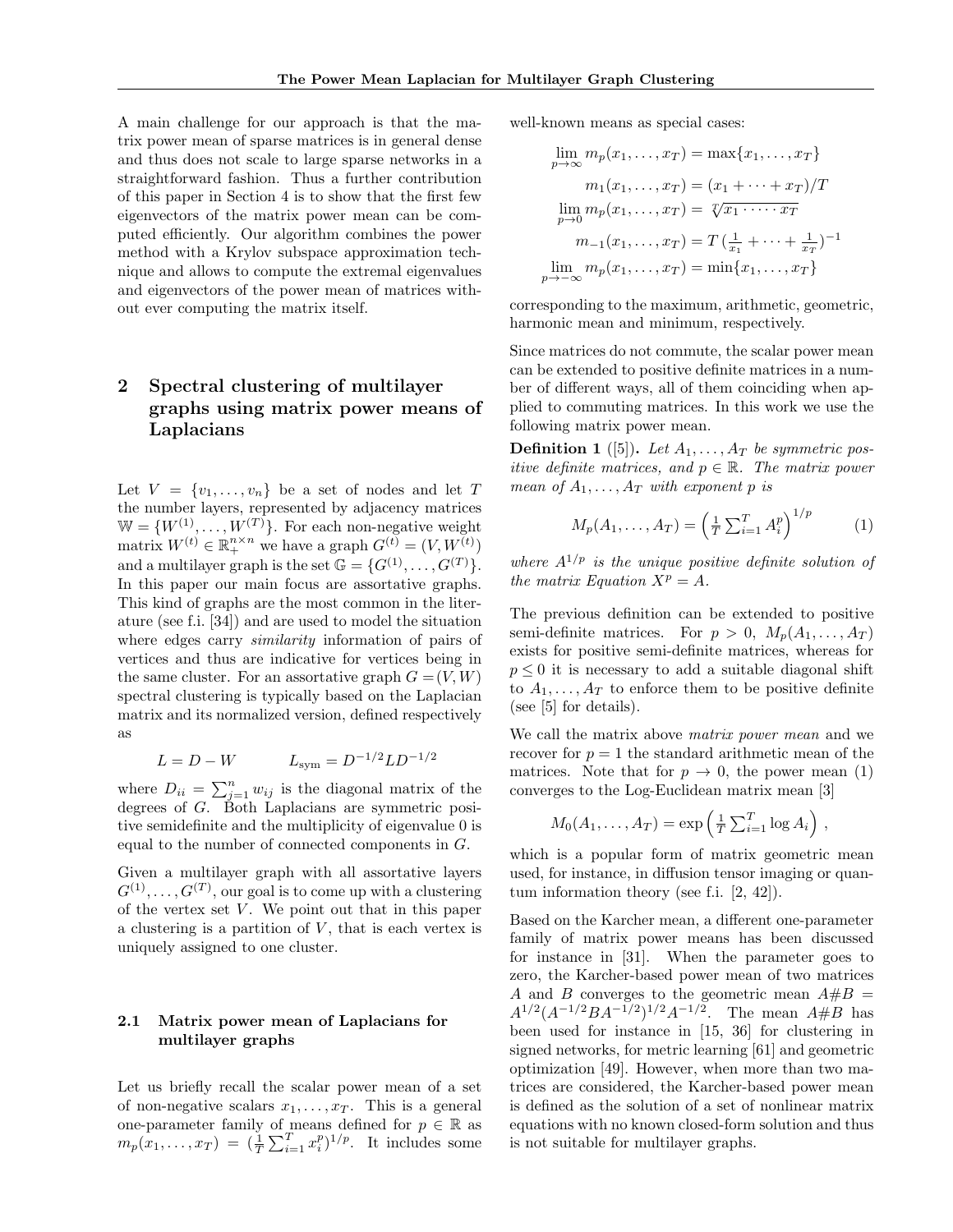|                  |  | <b>Algorithm 1:</b> Spectral clustering with $L_p$ on mul- |  |  |
|------------------|--|------------------------------------------------------------|--|--|
| tilayer networks |  |                                                            |  |  |

**Input:** Symmetric matrices  $W^{(1)}, \ldots, W^{(T)}$ , number  $k$  of clusters to construct.

**Output:** Clusters  $C_1, \ldots, C_k$ .

- 1 Compute eigenvectors  $\mathbf{u}_1, \ldots, \mathbf{u}_k$  corresponding to the k smallest eigenvalues of  $L_n$ .
- 2 Set  $U = (\mathbf{u}_1, \dots, \mathbf{u}_k)$  and cluster the rows of U with k-means into clusters  $C_1, \ldots, C_k$ .

The matrix power mean (1) is symmetric positive definite and is independent of the labeling of the vertices in the sense that the matrix power mean of relabeled matrices is the same as relabeling the matrix power mean of the original matrices. The latter property is a necessary requirement for any clustering method. The following lemma illustrates the relation to the scalar power mean and is frequently used in the proofs.

**Lemma 1.** Let **u** be an eigenvector of  $A_1, \ldots, A_T$ with corresponding eigenvalues  $\lambda_1, \ldots, \lambda_T$ . Then **u** is an eigenvector of  $M_p(A_1, \ldots, A_T)$  with eigenvalue  $m_p(\lambda_1,\ldots,\lambda_T)$ .

#### 2.2 Matrix power means for multilayer spectral clustering

We consider the multilayer graph  $\mathbb{G} = (G^{(1)}, \ldots, G^{(T)})$ and define the **power mean Laplacian**  $L_p$  of  $\mathbb{G}$  as

$$
L_p = M_p(L_{sym}^{(1)}, \dots, L_{sym}^{(T)})
$$
 (2)

where  $L_{sym}^{(t)}$  is the normalized Laplacian of the graph  $G<sup>(t)</sup>$ . Note that Definition 1 of the matrix power mean  $M_p(A_1,\ldots,A_T)$  requires  $A_1,\ldots,A_T$  to be positive definite. As the normalized Laplacian is positive semidefinite, in the following, for  $p \leq 0$  we add to  $L_{sym}^{(t)}$  in Equation (2) a small diagonal shift which ensures positive definiteness, that is we consider  $L_{sym}^{(t)} + \varepsilon I$  throughout the paper. For all numerical experiments we set  $\epsilon = \log(1+|p|)$  for  $p < 0$  and  $\epsilon = 10^{-6}$  for  $p = 0$ . Abusing notation slightly, we always mean the shifted versions in the following, unless the shift is explicitly stated.

Similar to spectral clustering for a single graph, we propose Alg. 1 for the spectral clustering of multilayer graphs based on the matrix power mean of Laplacians. As in standard spectral clustering, see [34], our Algorithm 1 uses the eigenvectors corresponding to the  $k$  smallest eigenvalues of the power mean Laplacian  $L_p$ . Thus the relative ordering of the eigenvalues of  $L_p$  is of utmost importance. By Lemma 1 we know that if  $A_i \mathbf{u} = \lambda(A_i) \mathbf{u}$ , for  $i = 1, \ldots, n$ , then the corresponding eigenvalue of the matrix power mean is

 $m_p(\lambda(A_1), \ldots, \lambda(A_T)).$  Hence, the ordering of eigenvalues strongly depends on the choice of the parameter p. In the next Section we study the effect of the parameter p on the ordering of the eigenvectors of  $L_p$  for multilayer graphs following the stochastic block model.

### 3 Stochastic block model on multilayer graphs

In this Section we present an analysis of the eigenvectors and eigenvalues of the power mean Laplacian under the Stochastic Block Model (SBM) for multilayer graphs. The SBM is a widespread random graph model for single-layer networks having a prescribed clustering structure [44]. Studies of community detection for multilayer networks following the SBM can be found in [19, 21, 24, 58, 59, 60].

In order to grasp how different methods identify communities in multilayer graphs following the SBM we will analyze three different settings. In the first setting all layers follow the same node partition (see f.i. [19]) and we study the robustness of the spectrum of the power mean Laplacian when the first layer is informative and the other layers are noise or even contain contradicting information. In the second setting we consider the particularly interesting situation where multilayer-clustering is superior over each individual clustering. More specifically, we consider the case where we are searching for three clusters but each layer contains only information about one of them and only considering all of the layers together reveals the information about the underlying cluster structure. In a third setting we go beyond the standard SBM and consider the case where we have a graph partition for each layer, but this partition changes from layer to layer according to a generative model (see f.i.[4]). However, for the last setting we only provide an empirical study, whereas for the first two settings we analyze the spectrum also analytically. For brevity, all the proofs are moved to the supplementary material.

In the following we denote by  $C_1, \ldots, C_k$  the ground truth clusters that we aim to recover. All the  $\mathcal{C}_i$  are assumed to have the same size  $|\mathcal{C}|$ . Calligraphic letters are used for the expected matrices in the SBM. In particular, for a layer  $G^{(t)}$  we denote by  $\mathcal{W}^{(t)}$  its expected adjacency matrix, by  $\mathcal{D}^{(t)} = \text{diag}(\mathcal{W}^{(t)}\mathbf{1})$  the exptected degree matrix and by  $\mathcal{L}_{sym}^{(t)} = I - (\mathcal{D}^{(t)})^{-1/2} \mathcal{W}^{(t)} (\mathcal{D}^{(t)})^{-1/2}$  the expected normalized Laplacian.

#### 3.1 Case 1: Robustness to noise where all layers have the same cluster structure

The case where all layers follow a given node partition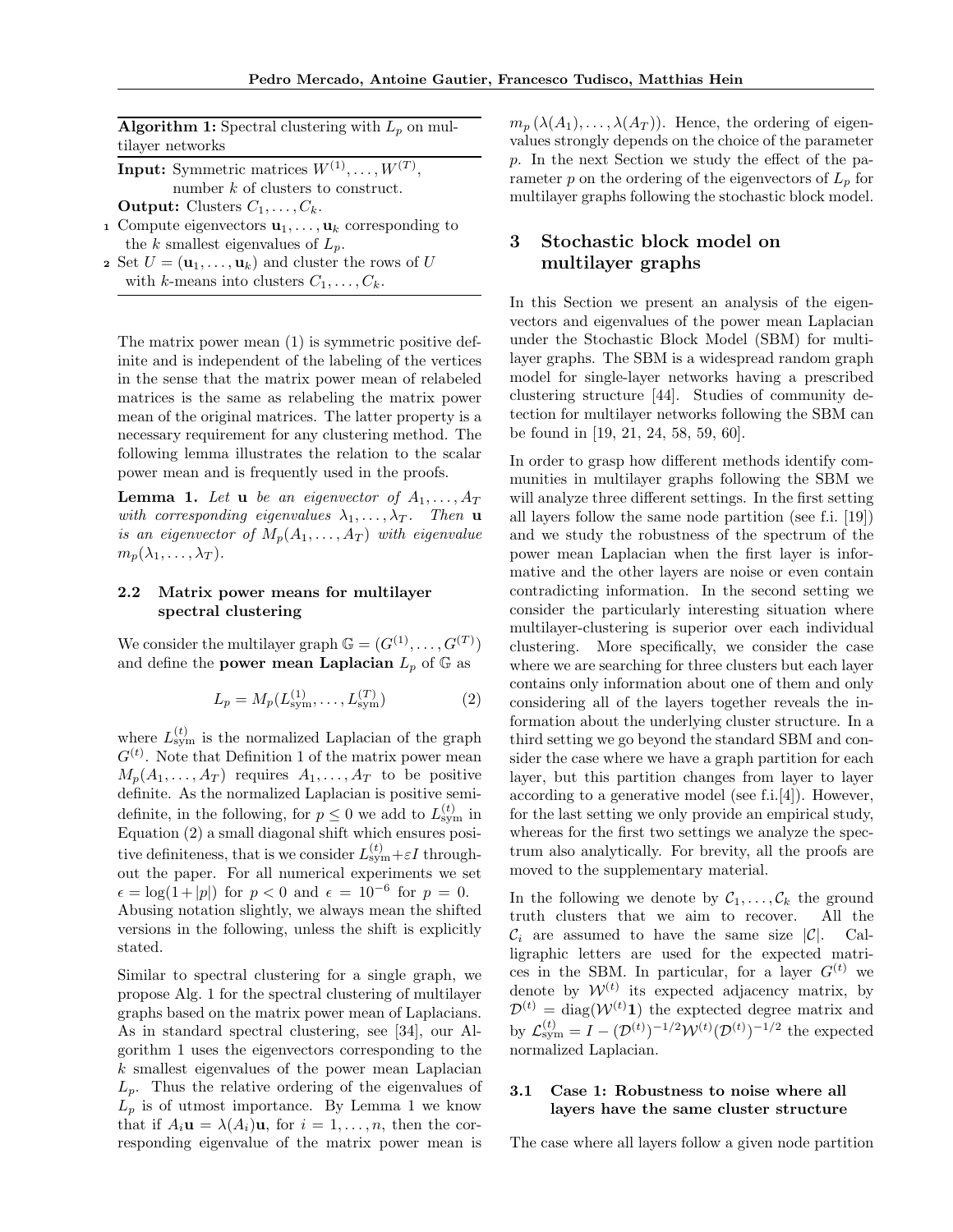is a natural extension of the mono-layer SBM to the multilayer setting. This is done by having different edge probabilities for each layer [19], while fixing the same node partition in all layers. We denote by  $p_{\text{in}}^{(t)}$ in (resp.  $p_{\text{out}}^{(t)}$ ) the probability that there exists an edge in layer  $G^{(t)}$  between nodes that belong to the same (resp. different) clusters. Then  $\mathcal{W}_{ij}^{(t)} = p_{\text{in}}^{(t)}$  if  $v_i, v_j$  belong to the same cluster and  $\mathcal{W}_{ij}^{(t)} = p_{\text{out}}^{(t)}$  if  $v_i, v_j$  belong to different clusters. Consider the following  $k$  vectors:

$$
\chi_1 = 1, \qquad \chi_i = (k-1) \mathbf{1}_{\mathcal{C}_i} - \mathbf{1}_{\overline{\mathcal{C}_i}}.
$$

The use of k-means on the embedding induced by the vectors  $\{\chi_i\}_{i=1}^k$  identifies the ground truth communities  $\{\mathcal{C}_i\}_{i=1}^k$ . It turns out that in expectation  $\{\chi_i\}_{i=1}^k$ are eigenvectors of the power mean Laplacian  $L_p$ . We look for conditions so that they correspond to the  $k$ smallest eigenvalues as this implies that our spectral clustering Algorithm 1 recovers the ground truth.

Before addressing the general case, we discuss the case of two layers. For this case we want to illustrate the effect of the power mean by simply studying the extreme limit cases

$$
\mathcal{L}_{\infty} := \lim_{p \to \infty} \mathcal{L}_p \quad \text{and} \quad \mathcal{L}_{-\infty} := \lim_{p \to -\infty} \mathcal{L}_p \,.
$$

where  $\mathcal{L}_p = M_p(\mathcal{L}_{sym}^{(1)}, \mathcal{L}_{sym}^{(2)})$ . The next Lemma shows that  $\mathcal{L}_{\infty}$  and  $\mathcal{L}_{-\infty}$  are related to the logical operators AND and OR, respectively, in the sense that in expectation  $\mathcal{L}_{\infty}$  recovers the clusters if and only if  $G^{(1)}$  and  $G<sup>(2)</sup>$  have both clustering structure, whereas in expectation  $\mathcal{L}_{-\infty}$  recovers the clusters if and only if  $G^{(1)}$  or  $G^{(2)}$  has clustering structure.

Lemma 2. Let  $\mathcal{L}_p = M_p(\mathcal{L}^{(1)}_{\mathrm{sym}}, \mathcal{L}^{(2)}_{\mathrm{sym}})$ .

- $\{\chi_i\}_{i=1}^k$  correspond to the k smallest eigenvalues of  $\mathcal{L}_{\infty}$  if and only if  $p_{\text{in}}^{(1)} > p_{\text{out}}^{(1)}$  and  $p_{\text{in}}^{(2)} > p_{\text{out}}^{(2)}$ .
- $\{\chi_i\}_{i=1}^k$  correspond to the k smallest eigenvalues of  $\mathcal{L}_{-\infty}$  if and only if  $p_{\text{in}}^{(1)} > p_{\text{out}}^{(1)}$  or  $p_{\text{in}}^{(2)} > p_{\text{out}}^{(2)}$ .

The following theorem gives general conditions on the recovery of the ground truth clusters in dependency on p and the size of the shift in  $\mathcal{L}_p$ , see Section 2.2. Note that, in analogy with Lemma 2, as  $p \to -\infty$  the recovery of the ground truth clusters is achieved if at least one of the layers is informative, whereas if  $p \to \infty$ all of them have to be informative in order to recover the ground truth.

**Theorem 1.** Let  $p \in [-\infty, \infty]$ , then  $\chi_1, \ldots, \chi_k$  correspond to the k-smallest eigenvalues of  $\mathcal{L}_p$  if and only if  $m_p(\mu + \epsilon \mathbf{1}) < 1 + \epsilon$ , where  $\mu = (1 - \rho_1, \ldots, 1 - \rho_T)$ , and  $\rho_t = (p_{\text{in}}^{(t)} - p_{\text{out}}^{(t)})/(p_{\text{in}}^{(t)} + (k-1)p_{\text{out}}^{(t)})$ .



1.  $\chi_1, \ldots, \chi_k$  correspond to the k-smallest eigenvalues





Figure 1: Mean Clustering Error under the SBM with two clusters. First layer  $G^{(1)}$  is assortative and  $L_p = M_p(L_{sym}^{(1)}, L_{sym}^{(2)})$ . Second layer  $G^{(2)}$  transitions from disassortative to assortative. Fig. 1a: Comparison of  $L_{-10}$  with state of art. Fig. 1b: Performance of  $L_p$  with  $p \in \{0, \pm 1, \pm 2, \pm 5, \pm 10\}.$ 

of  $\mathcal{L}_{\infty}$  if and only if all layers are informative, i.e.  $p_{\text{in}}^{(t)} > p_{\text{out}}^{(t)}$  holds for all  $t \in \{1, \ldots, T\}$ .

2.  $\chi_1, \ldots, \chi_k$  correspond to the k-smallest eigenvalues of  $\mathcal{L}_{-\infty}$  if and only if there is at least one informative layer, i.e. there exists a  $t \in \{1, \ldots, T\}$  such that  $p_{\text{in}}^{(t)} > p_{\text{out}}^{(t)}$ .

Theorem 1 shows that the informative eigenvectors of  $\mathcal{L}_p$  are at the bottom of the spectrum if and only if the scalar power mean of the corresponding eigenvalues is small enough. Since the scalar power mean is monotonically decreasing with respect to  $p$ , this explains why the limit case  $p \to \infty$  is more restrictive than  $p \rightarrow -\infty$ . The corollary below shows that the coverage of parameter settings in the SBM for which one recovers the ground truth becomes smaller as p grows.

**Corollary 1.** Let  $q \leq p$ . If  $\chi_1, \ldots, \chi_k$  correspond to the k-smallest eigenvalues of  $\mathcal{L}_p$ , then  $\chi_1, \ldots, \chi_k$ correspond to the k-smallest eigenvalues of  $\mathcal{L}_q$ .

The previous results hold in expectation. The following experiments show that these findings generalize to the case where one samples from the SBM. In Fig. 1 we present experiments on sparse sampled multilayer graphs from the SBM. We consider two clusters of size  $|\mathcal{C}| = 100$  and show the mean of clustering error of 50 runs. We evaluate the power mean Laplacian  $L_n$ with  $p \in \{0, \pm 1, \pm 2, \pm 5, \pm 10\}$  and compare with other methods described in Section 5.

In Fig. 1 we fix the first layer  $G^{(1)}$  to be strongly assortative and let the second layer  $G^{(2)}$  run from a disassortative to an assortative configuration. In Fig.1a we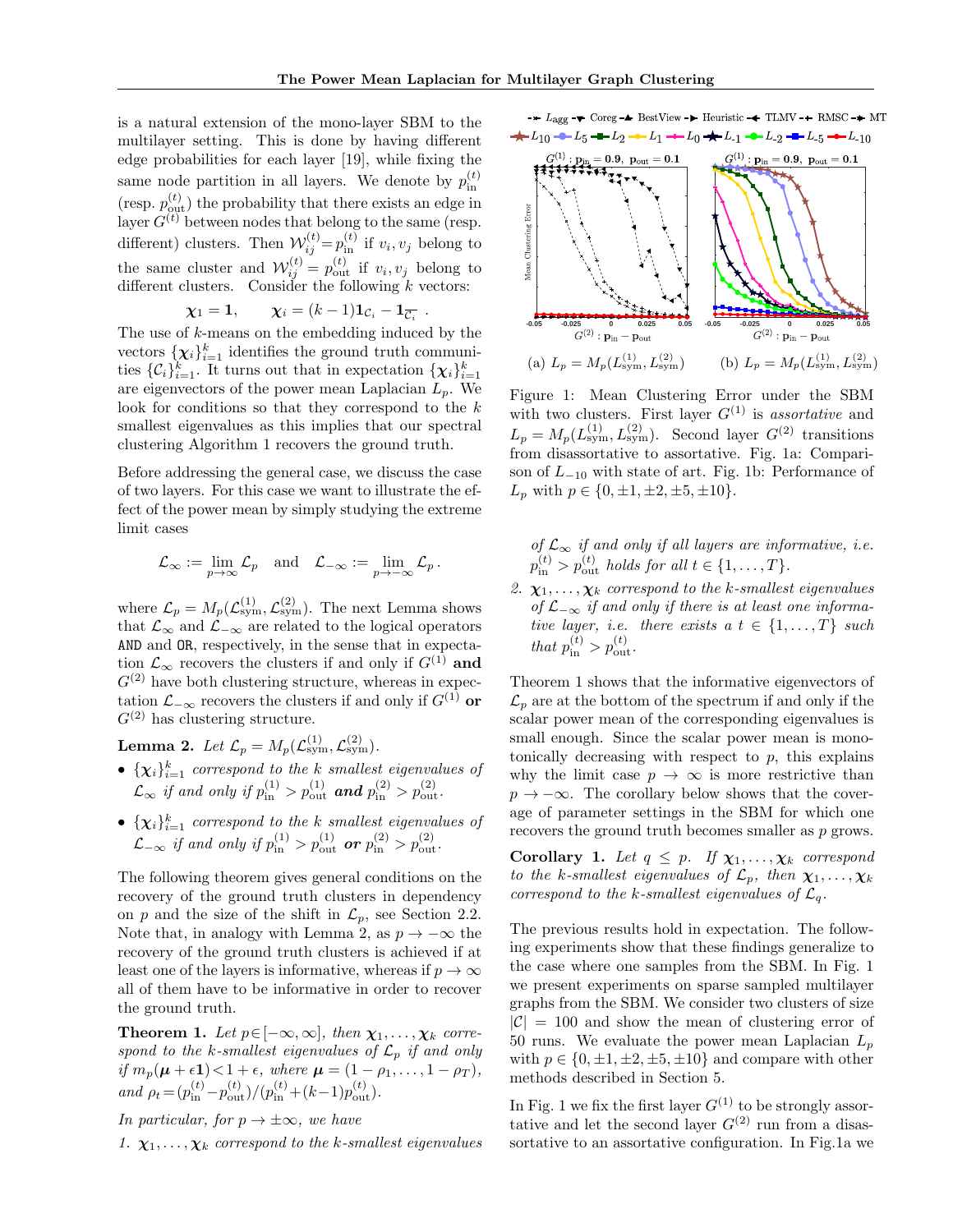

Figure 2: SBM experiments with three layers. Each layer is informative with respect to one cluster. 2a: Comparison of  $L_{-10}$  with state of art. 2b: Performance of  $L_p$  with  $p \in \{0, \pm 1, \pm 2, \pm 5, \pm 10\}$ . 2c: Eigenvalue ordering of power mean Laplacian  $L_p$  across different powers. The ordering clearly changes for powers  $p \geq 2$ , inducing non-informative eigenvectors to the bottom of the spectrum. 2d: Clustering error of the power mean Laplacian  $L_p$ . Clustering error increases with  $p \geq 2$ , as suggested by ordering changes depicted in 2c.

can see that the power mean Laplacian  $L_{-10}$  returns the smallest clustering error, together with the multitensor method, the best single view and the heuristic approach across all parameter settings. The latter two work well by construction in this setting. However, we will see that they fail for the second setting we consider next. All the other competing methods fail as the second graph  $G^{(2)}$  becomes non-informative resp. even violates the assumption to be assortative. In Fig. 1b we can see that the smaller the value of  $p$ , the smaller the clustering error of the power mean Laplacian  $L_p$ , as stated in Corollary 1.

#### 3.2 Case 2: No layer contains full information on the clustering structure

We consider a multilayer SBM setting where each individual layer contains only information about one of the clusters and only considering all the layers together reveals the complete cluster structure. For this particular instance, all power mean Laplacians  $\mathcal{L}_p$  allow to recover the ground truth for any non-zero integer p.

For the sake of simplicity, we limit ourselves to the case of three layers and three clusters, showing an assortative behavior in expectation. Let the expected adjacency matrix  $W^{(t)}$  of layer  $G^{(t)}$  be defined by

$$
\mathcal{W}_{i,j}^{(t)} = \begin{cases} p_{\text{in}}, & v_i, v_j \in \mathcal{C}_t \text{ or } v_i, v_j \in \overline{\mathcal{C}_t} \\ p_{\text{out}}, & \text{else} \end{cases}
$$
(3)

for  $t = 1, 2, 3$ . Note that, up to a node relabeling, the three expected adjacency matrices have the form



where each (block) row and column corresponds to a cluster  $C_i$  and gray blocks correspond to nodes whose probability of connections is  $p_{\text{in}}$ , whereas white blocks correspond to nodes whose probability of connections is  $p_{\text{out}}$ . Let us assume an assortative behavior on all the layers, that is  $p_{\text{in}} > p_{\text{out}}$ . In this case spectral clustering applied on a single layer  $\mathcal{W}^{(t)}$  would return cluster  $C_t$  and a random partition of the complement, failing to recover the ground truth clustering  $C_1, C_2, C_3$ . This is shown in the following Theorem.

**Theorem 2.** If  $p_{\text{in}} > p_{\text{out}}$ , then for any  $t = 1, 2, 3$ , there exist scalars  $\alpha > 0$  and  $\beta > 0$  such that the eigenvectors of  $\mathcal{L}^{(t)}_{sym}$  corresponding to the two smallest eigenvalues are

$$
\chi_1 = \alpha \mathbf{1}_{\mathcal{C}_t} + \mathbf{1}_{\overline{\mathcal{C}_t}} \quad \text{and} \quad \chi_2 = -\beta \mathbf{1}_{\mathcal{C}_t} + \mathbf{1}_{\overline{\mathcal{C}_t}}
$$

whereas any vector orthogonal to both  $\chi_1$  and  $\chi_2$  is an eigenvector for the third smallest eigenvalue.

On the other hand, it turns out that the power mean Laplacian  $L_p$  is able to merge the information of each layer, obtaining the ground truth clustering, for all integer powers different from zero. This is formally stated in the following.

**Theorem 3.** Let  $p_{\text{in}} > p_{\text{out}}$  and for  $\varepsilon > 0$  define

$$
\tilde{\mathcal{L}}_{sym}^{(t)} = \mathcal{L}_{sym}^{(t)} + \varepsilon I, \quad t = 1, 2, 3.
$$

Then the eigenvectors of  $\mathcal{L}_p = M_p(\tilde{\mathcal{L}}_{sym}^{(1)}, \tilde{\mathcal{L}}_{sym}^{(2)}, \tilde{\mathcal{L}}_{sym}^{(3)})$ 

corresponding to its three smallest eigenvalues are

$$
\chi_1 = 1
$$
,  $\chi_2 = 1_{C_2} - 1_{C_1}$ , and  $\chi_3 = 1_{C_3} - 1_{C_1}$ 

for any nonzero integer p.

The proof of Theorem 3 is more delicate than the one of Theorem 1, as it involves the addition of powers of matrices that do not have the same eigenvectors.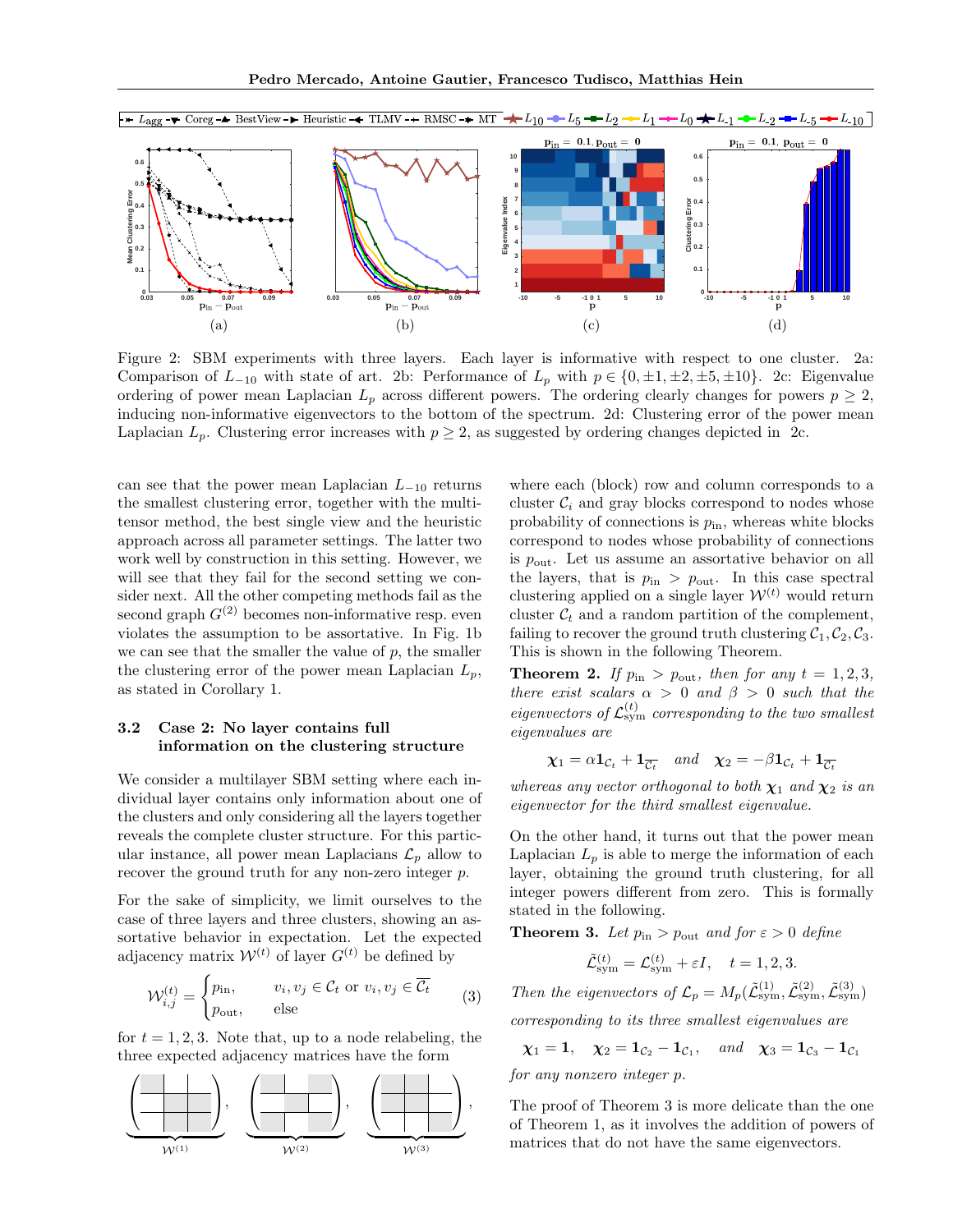The Power Mean Laplacian for Multilayer Graph Clustering

|                 |      |      | $\tilde{p}$ |      |      |       |
|-----------------|------|------|-------------|------|------|-------|
|                 | 0.5  | 0.6  | 0.7         | 0.8  | 0.9  | 1.0   |
| $L_{\rm agg}$   | 0.3  | 1.3  | 3.0         | 8.0  | 22.3 | 100.0 |
| Coreg           | 0.3  | 0.0  | 0.3         | 0.0  | 0.0  | 64.7  |
| <b>BestView</b> | 9.7  | 1.0  | 0.3         | 0.0  | 0.7  | 77.3  |
| Heuristic       | 0.0  | 0.0  | 0.0         | 0.0  | 0.3  | 59.3  |
| TLMV            | 0.7  | 0.7  | 4.0         | 6.0  | 24.7 | 100.0 |
| RMSC            | 1.0  | 1.7  | 4.0         | 7.0  | 19.7 | 100.0 |
| МT              | 1.3  | 0.3  | 0.7         | 3.0  | 17.0 | 100.0 |
| $L_{10}$        | 0.0  | 0.0  | 0.0         | 0.0  | 1.0  | 100.0 |
| $L_5$           | 0.0  | 0.0  | 0.0         | 0.0  | 5.0  | 100.0 |
| L <sub>2</sub>  | 0.0  | 0.0  | 0.3         | 2.3  | 18.3 | 100.0 |
| $L_1$           | 1.0  | 1.0  | 3.0         | 7.0  | 30.3 | 100.0 |
| $L_0$           | 4.3  | 4.3  | 9.7         | 15.3 | 38.3 | 100.0 |
| $L_{-1}$        | 6.7  | 7.7  | 15.7        | 16.3 | 42.3 | 100.0 |
| $L_{-2}$        | 8.0  | 13.0 | 20.3        | 20.7 | 42.7 | 100.0 |
| $L_{-5}$        | 22.3 | 23.0 | 36.3        | 37.7 | 50.0 | 100.0 |
| $L_{-10}$       | 69.0 | 76.3 | 68.0        | 67.3 | 59.7 | 100.0 |

|                |      |      | $\boldsymbol{\mu}$ |      |      |      |
|----------------|------|------|--------------------|------|------|------|
|                | 0.0  | 0.1  | 0.2                | 0.3  | 0.4  | 0.5  |
| $L_{\rm agg}$  | 24.7 | 21.7 | 21.3               | 21.7 | 24.3 | 21.3 |
| Coreg          | 16.7 | 16.7 | 13.3               | 11.7 | 6.0  | 1.0  |
| BestView       | 16.7 | 17.0 | 17.0               | 17.7 | 11.7 | 9.0  |
| Heuristic      | 16.7 | 16.3 | 15.0               | 9.0  | 2.0  | 0.7  |
| <b>TLMV</b>    | 25.7 | 24.3 | 21.7               | 23.3 | 21.0 | 20.0 |
| RMSC           | 26.3 | 22.0 | 23.0               | 21.7 | 20.3 | 20.0 |
| MТ             | 19.7 | 19.7 | 21.0               | 20.7 | 20.7 | 20.7 |
| $L_{10}$       | 16.7 | 17.3 | 17.0               | 16.7 | 16.7 | 16.7 |
| $L_5$          | 17.0 | 18.0 | 17.3               | 17.7 | 18.0 | 17.0 |
| L <sub>2</sub> | 23.0 | 21.3 | 19.3               | 19.0 | 20.3 | 18.0 |
| $L_1$          | 26.3 | 25.3 | 24.0               | 23.0 | 22.3 | 21.3 |
| $L_0$          | 33.3 | 30.3 | 28.7               | 28.0 | 28.0 | 23.7 |
| $L_{-1}$       | 36.3 | 33.0 | 33.3               | 32.0 | 29.0 | 25.0 |
| $L_{-2}$       | 37.3 | 36.3 | 36.7               | 34.0 | 31.3 | 29.0 |
| $L_{-5}$       | 48.0 | 45.0 | 49.0               | 44.3 | 43.0 | 40.0 |
| $L_{-10}$      | 71.7 | 72.3 | 72.7               | 74.7 | 76.3 | 72.7 |

Table 1: Percentage of cases where the minimum clustering error is achieved by different methods. Left: Columns correspond to a fixed value of  $\tilde{p}$  and we aggregate over  $\mu \in \{0.0, 0.1, 0.2, 0.3, 0.4, 0.5\}$ . Left: Columns correspond to a fixed value of  $\mu$  and we aggregate over  $\tilde{p} \in \{0.5, 0.6, 0.7, 0.8, 0.9, 1.0\}.$ 

Note that Theorem 3 does not distinguish the behavior for distinct values of  $p$ . In expectation all nonzero integer values of  $p$  work the same. This is different to Theorem 1, where the choice of  $p$  had a relevant influence on the eigenvector embedding even in expectation. However, we see in the experiments on graphs sampled from the SBM (Figure 2) that the choice of  $p$ has indeed a significant influence on the performance even though they are the same in expectation. This suggests that the smaller  $p$ , the smaller the variance in the difference to the expected behavior in the SBM. We leave this as an open problem if such a dependency can be shown analytically.

In Figs. 2a and 2b we present the mean clustering error out of ten runs. In Fig. 2a one can see that BestView and Heuristic, which rely on clusterings determined by single views, return high clustering errors which correspond to the identification of only a single cluster. The result of Theorem 3 explains this failure. The reason for the increasing clustering error with p can be seen in Fig. 2c where we analyze how the ordering of eigenvectors changes for different values of p. We can see that for negative powers, the informative eigenvectors belong to the bottom three eigenvalues (denoted in red). For the cases where  $p \geq 2$  the ordering changes, pushing non-informative eigenvectors to the bottom of the spectrum and thus resulting into a high clustering error, as seen in Fig. 2d. However, we conclude that also for this second case a strongly negative power mean Laplacian as L<sup>−</sup><sup>10</sup> works best.

#### 3.3 Case 3: Non-consistent partitions between layers

We now consider the case where all the layers follow the same node partition (as in Section 3.1), but the partitions may fluctuate from layer to layer with a certain probability. We use the multilayer network model introduced in [4]. This generative model considers a graph partition for each layer, allowing the partitions to change from layer to layer according to an interlayer dependency tensor. For the sake of clarity we consider a one-parameter interlayer dependency tensor with parameter  $\tilde{p} \in [0, 1]$  (i.e. a uniform multiplex network according to the notation used in Section 3.B in [4]), where for  $\tilde{p} = 0$  the partitions between layers are independent, and for  $\tilde{p} = 1$  the partitions between layers are identical. Once the partitions are obtained, edges are generated following a multilayer degree-corrected SBM (DCSBM in Section 4 of [4]), according to a one-parameter affinity matrix with parameter  $\mu \in [0, 1]$ , where for  $\mu = 0$  all edges are within communities whereas for  $\mu = 1$  edges are assigned ignoring the community structure.

We choose  $\tilde{p} \in \{0.5, 0.6, 0.7, 0.8, 0.9, 1\}$  and  $\mu \in \{0.0, 0.1, 0.2, 0.3, 0.4, 0.5\}$  and consider all possible combinations of  $(\tilde{p}, \mu)$ . For each pair we count how many times, out of 50 runs, each method achieves the smallest clustering error. The remaining parameters of the DCSBM are set as follows: exponent  $\gamma = -3$ , minimum degree and maximum degree  $k_{min} = k_{max} = 10, |V| = 100 \text{ nodes}, T = 10 \text{ layers and}$  $K = 2$  communities. As partitions between layers are not necessarily the same, we take the most frequent node assignment among all 10 layers as ground truth clustering.

In Table 1, left side, we show the result for fixed values of  $\tilde{p}$  and average over all values of  $\mu$ . On the right table we show the corresponding results for fixed values of  $\mu$ and average over all values of  $\tilde{p}$ . On the left table we can see that for  $\tilde{p} = 1$ , where the partition is the same in all layers, all methods recover the clustering, while, as one would expect, the performance decreases with smaller values of  $\tilde{p}$ . Further, we note that the per-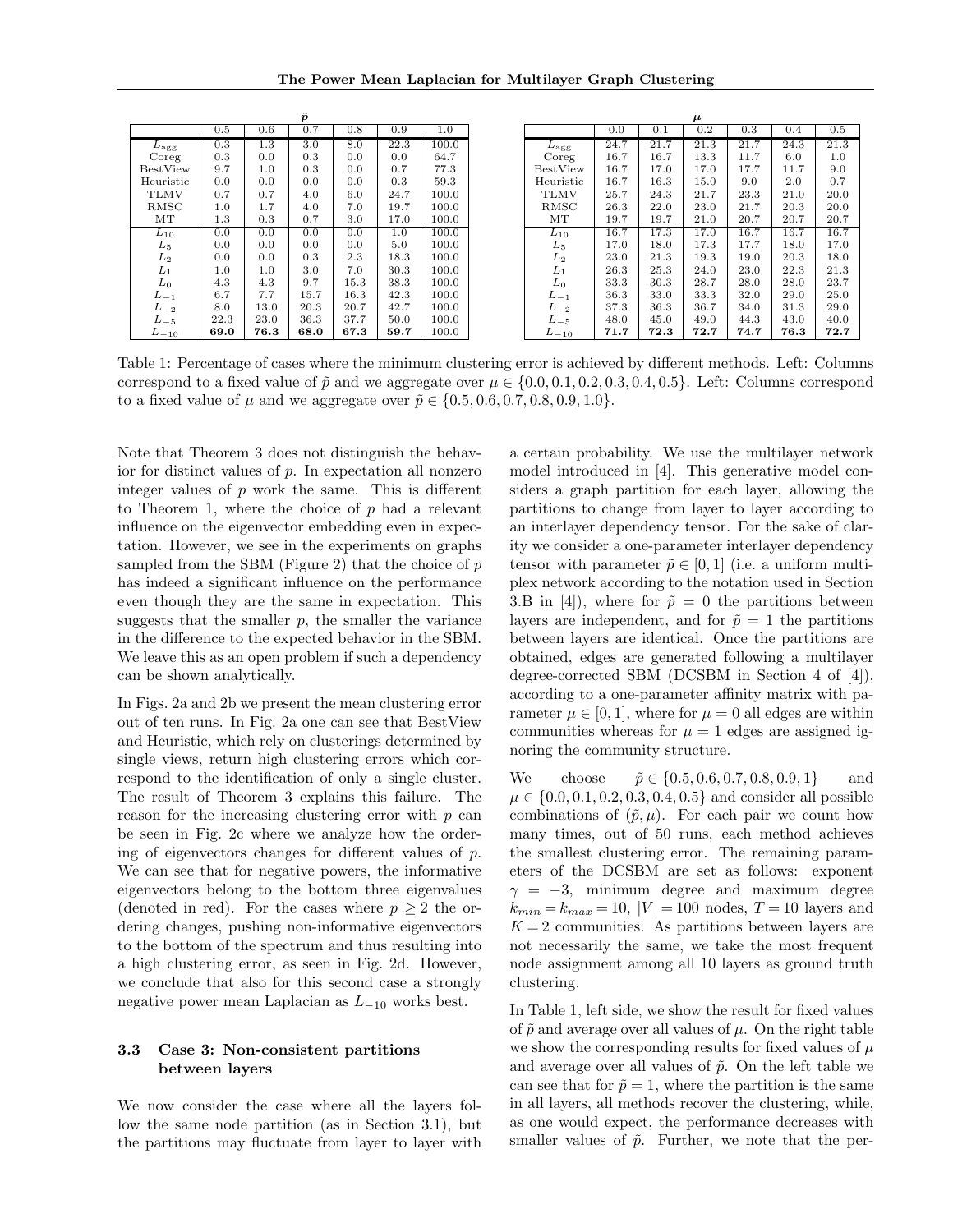| <b>Algorithm 2:</b> PM applied to $M_p$ .                                                                                                                                                                                        |  |  |  |  |  |  |  |
|----------------------------------------------------------------------------------------------------------------------------------------------------------------------------------------------------------------------------------|--|--|--|--|--|--|--|
| Input: $\mathbf{x}_0, p < 0$                                                                                                                                                                                                     |  |  |  |  |  |  |  |
| <b>Output:</b> Eigenpair $(\lambda, \mathbf{x})$ of $M_p$                                                                                                                                                                        |  |  |  |  |  |  |  |
| 1 repeat                                                                                                                                                                                                                         |  |  |  |  |  |  |  |
| <b>2</b> $\mathbf{u}_k^{(1)} \leftarrow (A_1)^p \mathbf{x}_k$                                                                                                                                                                    |  |  |  |  |  |  |  |
| 3<br>4<br>$\mathbf{u}_k^{(T)} \leftarrow (A_T)^p \mathbf{x}_k$<br>5<br>$\mathbf{y}_{k+1} \leftarrow \frac{1}{T} \sum_{i=1}^T \mathbf{u}_k^{(i)}$<br>6<br>$\mathbf{x}_{k+1} \leftarrow \mathbf{y}_{k+1} /   \mathbf{y}_{k+1}  _2$ |  |  |  |  |  |  |  |
|                                                                                                                                                                                                                                  |  |  |  |  |  |  |  |
|                                                                                                                                                                                                                                  |  |  |  |  |  |  |  |
|                                                                                                                                                                                                                                  |  |  |  |  |  |  |  |
| <b>7</b> until tolerance reached                                                                                                                                                                                                 |  |  |  |  |  |  |  |
| $\mathbf{s} \ \lambda \leftarrow (\mathbf{x}_{k+1}^T \mathbf{x}_k)^{1/p}, \ \ \mathbf{x} \leftarrow \mathbf{x}_{k+1}$                                                                                                            |  |  |  |  |  |  |  |





Figure 3: Mean execution time of 10 runs for the power mean Laplacian  $L_p$ .  $L_{-1}(\text{ours}), L_{-2}(\text{ours}), L_{-5}(\text{ours}), L_{-10}(\text{ours})$  stands for the power mean Laplacian together with our proposed Power Method (Alg. 2) based on the Polynomial Krylov Approximation Method (Alg. 3).  $L_1$ (eigs) stands for the arithmetic mean Laplacian together with Matlab's eigs function. Experiments are performed using one thread. We generate multilayer graphs with two layers, each with two clusters of same size with parameters  $p_{\text{in}} = 0.05$  and  $p_{\text{in}} = 0.025$  and graphs of size  $|V| \in \{10000, 20000, 30000, 40000\}.$ 

formance of the power mean Laplacian improves as  $\tilde{p}$ decreases and  $L_{-10}$  again achieves the best result. On the right table we see that performance is degrading with larger values of  $\mu$ . This is expected as for larger values of  $\mu$  the edges inside the clusters are less concentrated. Again the performance of the power mean Laplacian improves as p decreases and  $L_{-10}$  performs best.

### 4 Computing the smallest eigenvalues and eigenvectors of  $M_p(A_1, \ldots, A_T)$

We present an efficient method for the computation of the smallest eigenvalues of  $M_p(A_1, \ldots, A_T)$ which does not require the computation of the matrix  $M_p(A_1, \ldots, A_T)$ . This is particularly important when dealing with large-scale problems as  $M_p(A_1, \ldots, A_T)$ is typically dense even though each  $A_i$  is a sparse matrix. We restrict our attention to the case  $p < 0$  which is the most interesting one in practice. The positive case  $p > 0$  as well as the limit case  $p \to 0$  deserve a different analysis and are not considered here.

Let  $A_1, \ldots, A_T$  be positive definite matrices. If  $\lambda_1 \leq \cdots \leq \lambda_n$  are the eigenvalues of  $M_p(A_1, \ldots, A_T)$ corresponding to the eigenvectors  $\mathbf{u}_1, \ldots, \mathbf{u}_n$ , then  $\mu_i = (\lambda_i)^p$ ,  $i = 1, \ldots, n$ , are the eigenvalues of  $M_p(A_1,\ldots,A_T)^p$  corresponding to the eigenvectors  $\mathbf{u}_i$ . However, the function  $f(x) = x^p$  is order reversing for  $p < 0$ . Thus, the relative ordering of the  $\mu_i$ 's changes into  $\mu_1 \geq \cdots \geq \mu_n$ . Thus, the smallest eigenvalues

and eigenvectors of  $M_p(A_1, \ldots, A_T)$  can be computed by addressing the largest ones of  $M_p(A_1, \ldots, A_T)^p$ . To this end we propose a power method type outerscheme, combined with a Krylov subspace approximation inner-method. The pseudo code is presented in Algs. 2 and 3. Each step of the outer iteration in Alg. 2 requires to compute the pth power of  $T$  matrices times a vector. Computing  $A^p \times vector$ , reduces to the problem of computing the product of a matrix function times a vector. Krylov methods are among the most efficient and most studied strategies to address such a computational issue. As  $A^p$  is a polynomial in A, we apply a Polynomial Krylov Subspace Method (PKSM), whose pseudo code is presented in Alg. 3 and which we briefly describe in the following. For further details we refer to [22] and the references therein. For the sake of generality, below we describe the method for a general positive definite matrix A.

The general idea of PKSM s-th iteration is to project A onto the subspace  $\mathbb{K}^{s}(A, \mathbf{y}) = \text{span}\{\mathbf{y}, A\mathbf{y}, \ldots, A^{s-1}\mathbf{y}\}\$ and solve the problem there. The projection onto  $K^s(A, y)$  is realized by means of the Lanczos process, producing a sequence of matrices  $V_s$  with orthogonal columns, where the first column of  $V_s$  is  $y/||y||_2$  and range $(V_s) = \mathbb{K}^s(A, \mathbf{y})$ . Moreover at each step we have  $AV_s = V_s H_s + \mathbf{v}_{s+1} \mathbf{e}_s^T$  where  $H_s$  is  $s \times s$  symmetric tridiagonal, and  $e_i$  is the *i*-th canonical vector. The matrix vector product  $\mathbf{x} = A^p \mathbf{y}$  is then approximated by  $\mathbf{x}_s = V_s(H_s)^p \mathbf{e}_1 \|\mathbf{y}\| \approx A^p \mathbf{y}.$ 

Clearly, if operations are done with infinite precision,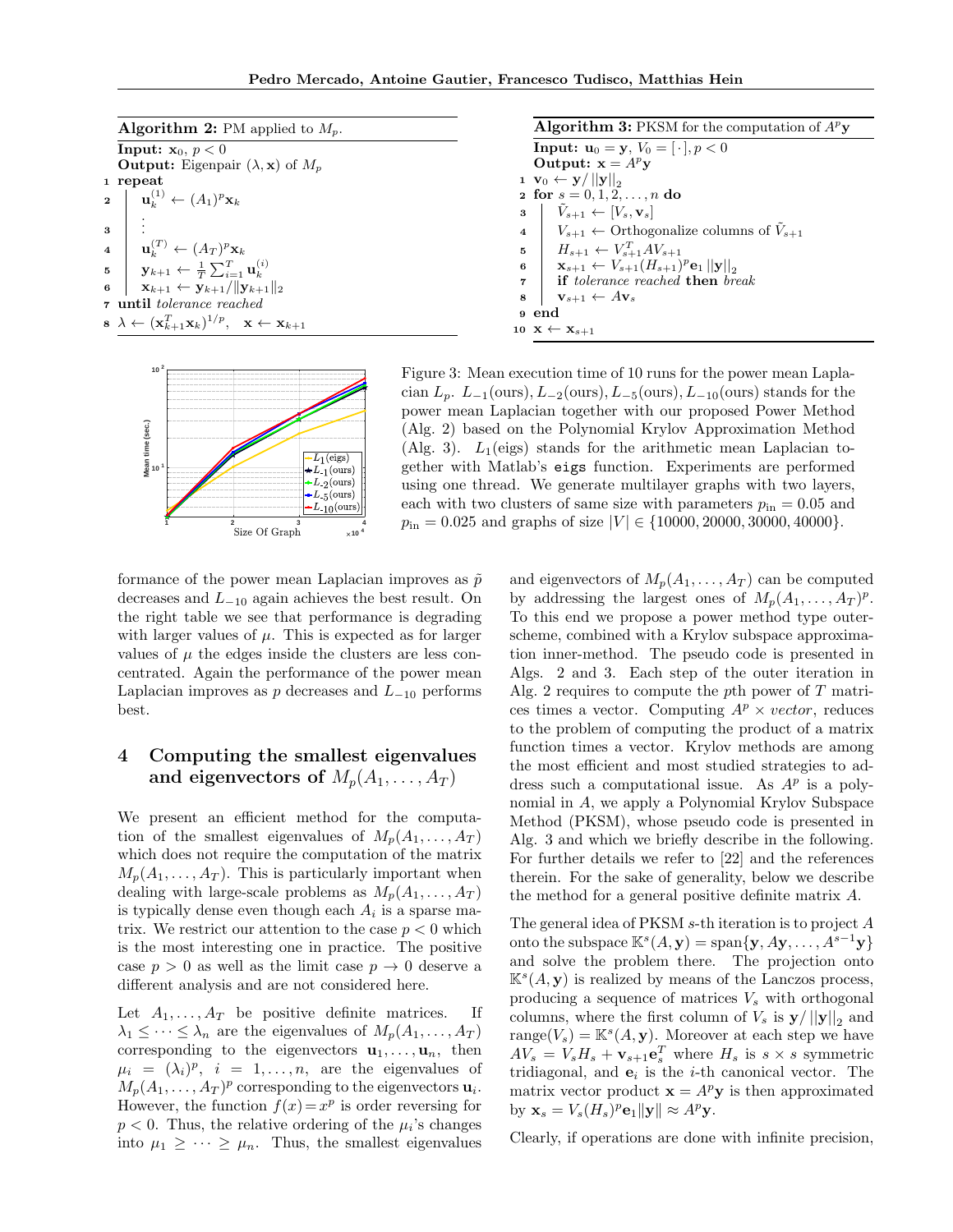The Power Mean Laplacian for Multilayer Graph Clustering

|                  | 3Sources | <b>BBC</b> | <b>BBCS</b>    | Wiki           | UCI   | <b>Citeseer</b> | Cora           | WebKB          |
|------------------|----------|------------|----------------|----------------|-------|-----------------|----------------|----------------|
| #<br>vertices    | 169      | 685        | 544            | 693            | 2000  | 3312            | 2708           | 187            |
| $#$ layers       | 3        | 4          | $\overline{2}$ | $\overline{2}$ | 6     | $\overline{2}$  | $\overline{2}$ | $\overline{2}$ |
| classes<br>#     | 6        | 5          | 5              | 10             | 10    | 6               | 7              | 5              |
| $L_{\rm agg}$    | 0.194    | 0.156      | 0.152          | 0.371          | 0.162 | 0.373           | 0.452          | 0.277          |
| Coreg            | 0.215    | 0.196      | 0.164          | 0.784          | 0.248 | 0.395           | 0.659          | 0.444          |
| Heuristic        | 0.192    | 0.218      | 0.198          | 0.697          | 0.280 | 0.474           | 0.515          | 0.400          |
| TLMV             | 0.284    | 0.259      | 0.317          | 0.412          | 0.154 | 0.363           | 0.533          | 0.430          |
| RMSC             | 0.254    | 0.255      | 0.194          | 0.407          | 0.173 | 0.422           | 0.507          | 0.279          |
| MТ               | 0.249    | 0.133      | 0.158          | 0.544          | 0.103 | 0.371           | 0.436          | 0.298          |
| $L_1$            | 0.194    | 0.154      | 0.148          | 0.373          | 0.163 | 0.285           | 0.367          | 0.440          |
| $L_{-10}$ (ours) | 0.200    | 0.159      | 0.144          | 0.368          | 0.095 | 0.283           | 0.374          | 0.439          |

Table 2: Average Clustering Error

the exact  $x$  is obtained after  $n$  steps. However, in practice, the error  $\|\mathbf{x}_s - \mathbf{x}\|$  decreases very fast with s and often very few steps are enough to reach a desirable tolerance. Two relevant observations are in order: first, the matrix  $H_s = V_s^T A V_s$  can be computed iteratively alongside the Lanczos method, thus it does not require any additional matrix multiplication; second, the p power of the matrix  $H_s$  can be computed directly without any notable increment in the algorithm cost, since  $H_s$  is tridiagonal of size  $s \times s$ .

Several eigenvectors can be simultaneously computed with Algs. 2 and 3 by orthonormalizing the current eigenvector approximation at every step of the power method (Alg. 2) (see f.i. algorithm 5.1 Subspace iteration in [45]). Moreover, the outer iteration in Alg. 2 can be easily run in parallel as the vectors  $\mathbf{u}_k^{(i)}$  $\binom{v}{k}$  $i = 1, \ldots, T$  can be built independently of each other. A numerical evaluation of Algs. 2 and 3 is presented in Fig. 3. We consider graphs of sizes  $|V| \in \{1 \times 10^4, 2 \times 10^4, 3 \times 10^4, 4 \times 10^4\}.$  Further, for each multilayer graph we generate two assortative graphs with parameters  $p_{\text{in}} = 0.05$  and  $p_{\text{in}} = 0.025$ , following the SBM. Moreover, we consider the power mean Laplacian  $L_p = M_p(L_{sym}^{(1)}, L_{sym}^{(2)})$  with parameter  $p \in \{-1, -2, -5, -10\}$ . As a baseline we take the arith-

metic mean Laplacian  $L_1 = M_1(L_{sym}^{(1)}, L_{sym}^{(2)})$  and use Matlab's eigs function. For all cases, we compute the two eigenvectors corresponding to the smallest eigenvalues. We present the mean execution time of 10 runs. Experiments are performed using one thread.

#### 5 Experiments

For the sake of comparison we consider the following baseline approaches of spectral clustering applied to: the average adjacency matrix  $(L_{\text{age}})$ , the arithmetic mean Laplacian  $(L_1)$ , the layer with the largest spectral gap (Heuristic), and to the layer with the smallest clustering error (BestView). Further, we consider

the following methods: Pairwise Co-Regularized Spectral Clustering [29], with parameter  $\lambda = 0.01$  (**Coreg**), which proposes a spectral embedding that generates a clustering consistent among all graph layers, Robust Multi-View Spectral Clustering [56], with parameter  $\lambda = 0.005$  (**RMSC**), which obtains a robust consensus representation by fusing noiseless information present among layers and samples, spectral clustering applied to a suitable convex combination of normalized adjacency matrices [64] (TLMV) that corresponds to a multilayer extension of normalized cuts, and a tensor factorization method [11]  $(MT)$ , which considers a multi-layer mixed membership stochastic block model.

We take popular datasets used for evaluation in multilayer graph clustering: 3-sources consists of news articles that were covered by news sources [32]; BBC [17] and BBC Sports [18] news articles, a dataset of Wikipedia articles with ten different classes [43], the hand written UCI digits dataset with six different features and citations datasets CiteSeer [33], Cora [35] and  $WebKB$  [10], (from WebKB we only take the subset Texas). For each layer we build the corresponding adjacency matrix from the k-nearest neighbour graph based on the Pearson linear correlation between nodes, i.e. the higher the correlation the nearer the nodes are. For each dataset we test all clustering methods over all choices of  $k \in \{20, 40, 60, 80, 100\}$ , and present the average clustering error in Table 2. Citation datasets CiteSeer, Cora and WebKB have two layers: one is a fixed citation network, whereas the second one is the knearest neighbour graph built on documents features. We can see that in four out of eight datasets the power mean Laplacian  $L_{-10}$  gets the smallest clustering error. In particular, the largest difference in clustering error is present in the UCI dataset, where the second best is MT. Further,  $L_1$  presents the smallest clustering error in Cora, being  $L_{-10}$  close to it. The smallest clustering error in WebKB is achieved by the baseline method  $L_{\text{agg}}$ . This dataset is particularly challenging, due to conflictive layers, as noted in [20].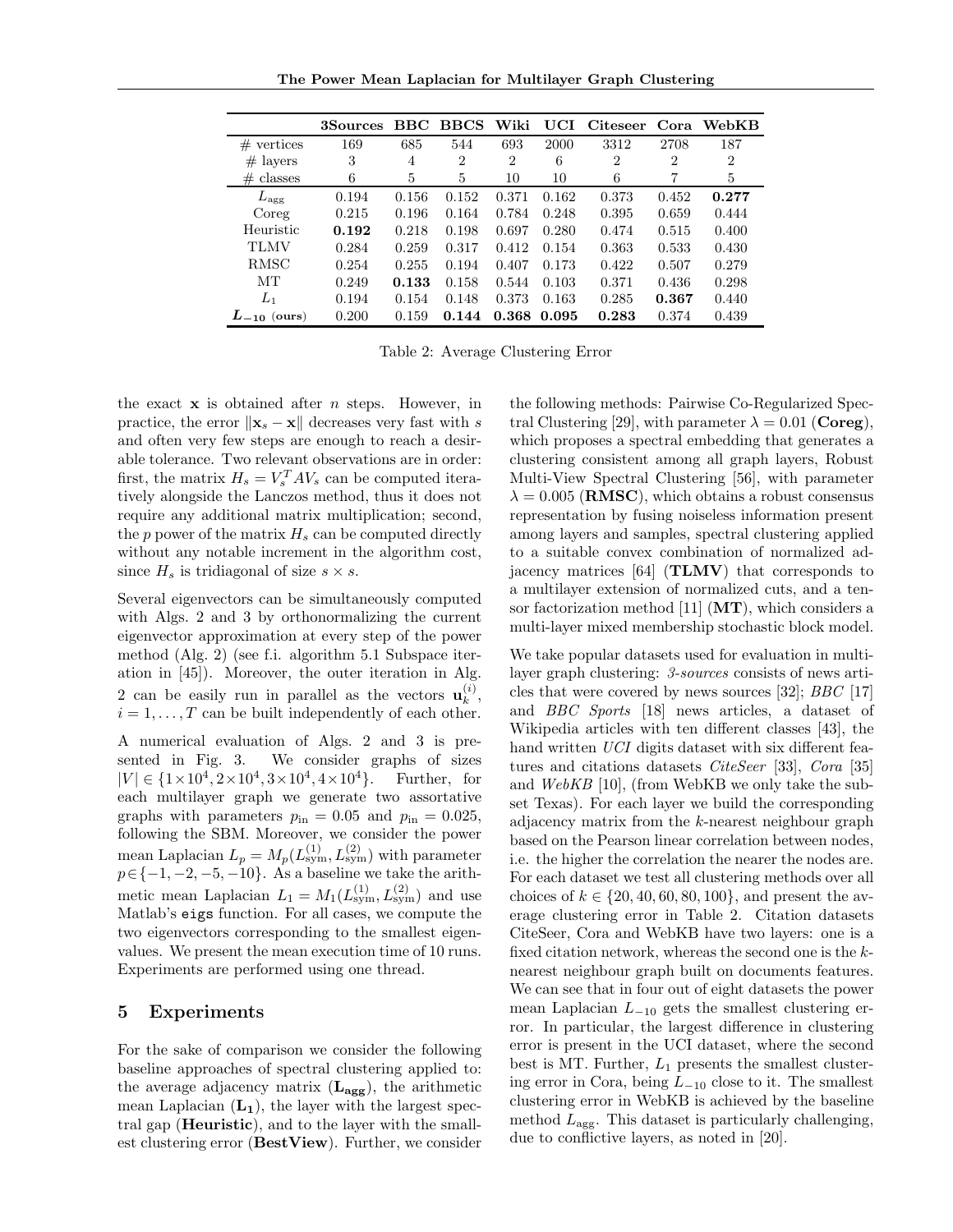#### References

- [1] A. Argyriou, M. Herbster, and M. Pontil. Combining graph Laplacians for semi–supervised learning. In NIPS. 2006.
- [2] V. Arsigny, P. Fillard, X. Pennec, and N. Ayache. Log-Euclidean metrics for fast and simple calculus on diffusion tensors. Magnetic resonance in medicine, 56:411–421, 2006.
- [3] V. Arsigny, P. Fillard, X. Pennec, and N. Ayache. Geometric means in a novel vector space structure on symmetric positive-definite matrices. SIAM J. Matrix Anal. Appl., 29:328–347, 2007.
- [4] M. Bazzi, M. A. Porter, S. Williams, M. McDonald, D. J. Fenn, and S. D. Howison. Community detection in temporal multilayer networks, with an application to correlation networks. Multiscale Model. Simul., 14(1):1–41, 2016.
- [5] K. V. Bhagwat and R. Subramanian. Inequalities between means of positive operators. Mathematical Proceedings of the Cambridge Philosophical Society, 83(3):393401, 1978.
- [6] S. Boccaletti, G. Bianconi, R. Criado, C. del Genio, J. Gmez-Gardees, M. Romance, I. Sendia-Nadal, Z. Wang, and M. Zanin. The structure and dynamics of multilayer networks. Physics Reports,  $544(1):1 - 122$ , 2014. The structure and dynamics of multilayer networks.
- [7] X. Cao, C. Zhang, C. Zhou, H. Fu, and H. Foroosh. Constrained multi-view video face clustering. IEEE Transactions on Image Processing, 24(11):4381–4393, Nov 2015.
- [8] D. Cartwright and F. Harary. Structural balance: a generalization of Heider's theory. Psychological Review, 63(5):277–293, 1956.
- [9] P. Y. Chen and A. O. Hero. Multilayer spectral graph clustering via convex layer aggregation: Theory and algorithms. IEEE Transactions on Signal and Information Processing over Networks, 3(3):553–567, Sept 2017.
- [10] M. Craven, D. DiPasquo, D. Freitag, A. Mc-Callum, T. Mitchell, K. Nigam, and S. Slattery. Learning to extract symbolic knowledge from the world wide web. AAAI, 2011.
- [11] C. De Bacco, E. A. Power, D. B. Larremore, and C. Moore. Community detection, link prediction, and layer interdependence in multilayer networks. Phys. Rev. E, 95:042317, Apr 2017.
- [12] M. De Domenico, V. Nicosia, A. Arenas, and V. Latora. Structural reducibility of multilayer networks. Nature Communications, 6:6864, 2015.
- [13] X. Dong, P. Frossard, P. Vandergheynst, and N. Nefedov. Clustering with multi-layer graphs: A spectral perspective. IEEE Transactions on Signal Processing, 60(11):5820–5831, Nov 2012.
- [14] X. Dong, P. Frossard, P. Vandergheynst, and N. Nefedov. Clustering on multi-layer graphs via subspace analysis on grassmann manifolds. IEEE Transactions on Signal Processing, 62(4):905– 918, Feb 2014.
- [15] M. Fasi and B. Iannazzo. Computing the weighted geometric mean of two large-scale matrices and its inverse times a vector. MIMS EPrint: 2016.29.
- [16] R. Gallotti and M. Barthelemy. The multilayer temporal network of public transport in great britain. Scientific Data, 2, 2015.
- [17] D. Greene and P. Cunningham. Producing accurate interpretable clusters from high-dimensional data. In A. M. Jorge, L. Torgo, P. Brazdil, R. Camacho, and J. Gama, editors, Knowledge Discovery in Databases: PKDD 2005, pages 486–494, Berlin, Heidelberg, 2005. Springer Berlin Heidelberg.
- [18] D. Greene and P. Cunningham. A matrix factorization approach for integrating multiple data views. Machine Learning and Knowledge Discovery in Databases, pages 423–438, 2009.
- [19] Q. Han, K. S. Xu, and E. M. Airoldi. Consistent estimation of dynamic and multi-layer block models. In ICML, 2015.
- [20] X. He, L. Li, D. Roqueiro, and K. Borgwardt. Multi-view spectral clustering onconflictingviews. In ECML PKDD, pages 826–842, 2017.
- [21] S. Heimlicher, M. Lelarge, and L. Massoulié. Community detection in the labelled stochastic block model. arXiv:1209.2910, 2012.
- [22] N. J. Higham. Functions of Matrices: Theory and Computation. Society for Industrial and Applied Mathematics, Philadelphia, PA, USA, 2008.
- [23] H.-C. Huang, Y.-Y. Chuang, and C.-S. Chen. Affinity aggregation for spectral clustering. In CVPR, 2012.
- [24] V. Jog and P.-L. Loh. Information-theoretic bounds for exact recovery in weighted stochastic block models using the Renyi divergence. arXiv:1509.06418, 2015.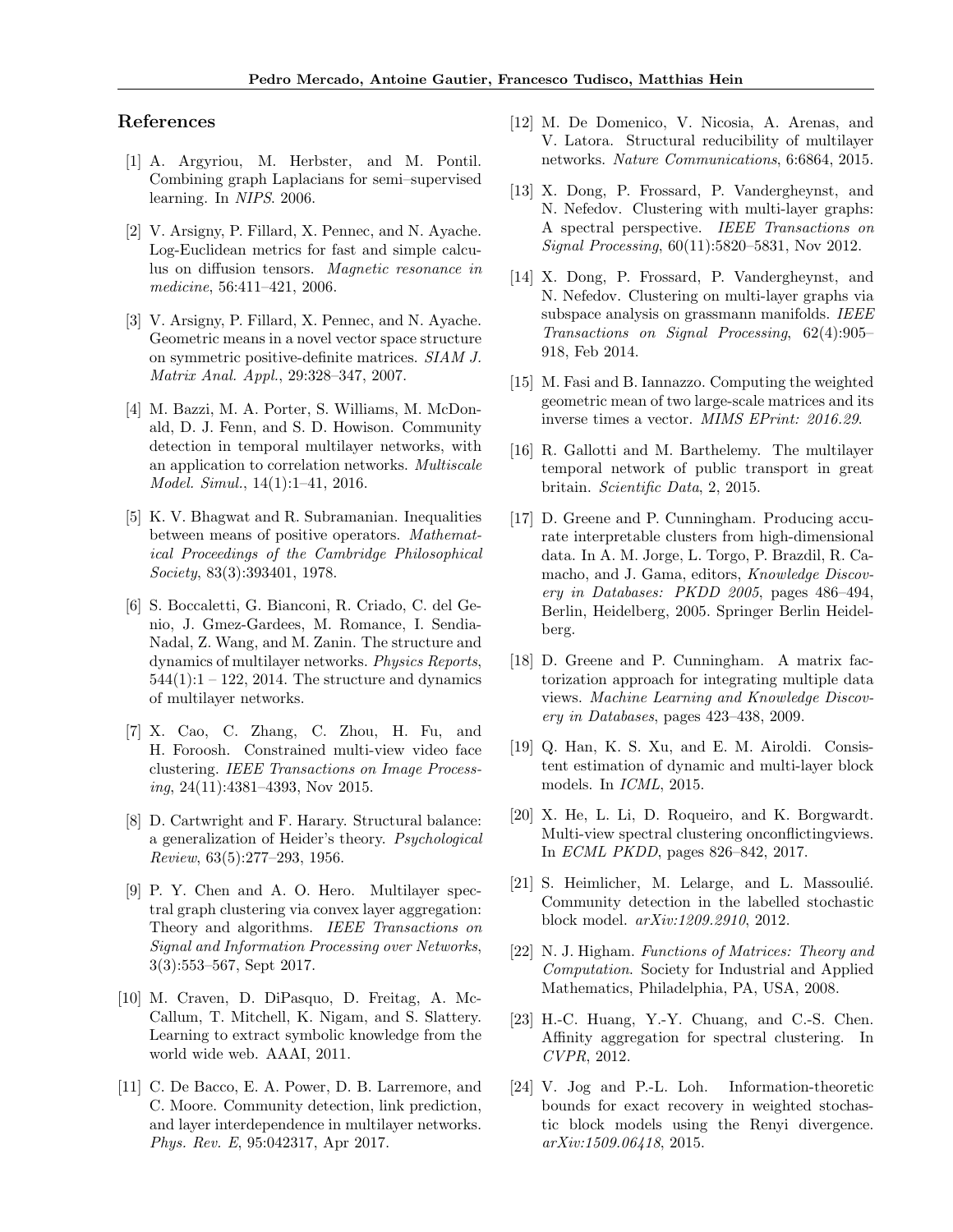- [25] J. Kim and J.-G. Lee. Community detection in multi-layer graphs: A survey. *SIGMOD Rec.*, 2015.
- [26] N. Kiukkonen, J. Blom, O. Dousse, D. Gatica-Perez, and J. Laurila. Towards rich mobile phone datasets: Lausanne data collection campaign. Proc. ICPS, Berlin, 2010.
- [27] M. Kivelä, A. Arenas, M. Barthelemy, J. P. Gleeson, Y. Moreno, and M. A. Porter. Multilayer networks. Journal of Complex Networks, 2(3):203– 271, 2014.
- [28] A. Kumar and H. D. III. A co-training approach for multi-view spectral clustering. In ICML, 2011.
- [29] A. Kumar, P. Rai, and H. Daume. Co-regularized multi-view spectral clustering. In NIPS, 2011.
- [30] J. Kunegis, S. Schmidt, A. Lommatzsch, J. Lerner, E. Luca, and S. Albayrak. Spectral analysis of signed graphs for clustering, prediction and visualization. In ICDM, pages 559–570, 2010.
- [31] Y. Lim and M. Pálfia. Matrix power means and the Karcher mean. Journal of Functional Analysis, 262:1498–1514, 2012.
- [32] J. Liu, C. Wang, J. Gao, and J. Han. Multi-view clustering via joint nonnegative matrix factorization. In SDM, 2013.
- [33] Q. Lu and L. Getoor. Link-based classification. In ICML, 2003.
- [34] U. Luxburg. A tutorial on spectral clustering. Statistics and Computing, 17(4):395–416, 2007.
- [35] A. K. McCallum, K. Nigam, J. Rennie, and K. Seymore. Automating the construction of internet portals with machine learning. Information Retrieval, 3(2):127–163, 2000.
- [36] P. Mercado, F. Tudisco, and M. Hein. Clustering signed networks with the geometric mean of Laplacians. In NIPS. 2016.
- [37] P. J. Mucha, T. Richardson, K. Macon, M. A. Porter, and J.-P. Onnela. Community structure in time-dependent, multiscale, and multiplex networks. Science, 328(5980):876–878, 2010.
- [38] M. E. J. Newman. Modularity and community structure in networks. Proceedings of the National Academy of Sciences, 103(23):8577–8582, 2006.
- [39] S. Paul and Y. Chen. Consistent community detection in multi-relational data through restricted multi-layer stochastic blockmodel. Electron. J. Statist., 10(2):3807–3870, 2016.
- [40] S. Paul and Y. Chen. Null models and modularity based community detection in multi-layer networks. arXiv:1608.00623, 2016.
- [41] T. P. Peixoto. Inferring the mesoscale structure of layered, edge-valued, and time-varying networks. Phys. Rev. E, 92:042807, 2015.
- [42] D. Petz. *Quantum Information Theory and Quan*tum Statistics. Springer Berlin Heidelberg, 2007.
- [43] N. Rasiwasia, J. Costa Pereira, E. Coviello, G. Doyle, G. R. Lanckriet, R. Levy, and N. Vasconcelos. A new approach to cross-modal multimedia retrieval. In ACM Multimedia, 2010.
- [44] K. Rohe, S. Chatterjee, B. Yu, et al. Spectral clustering and the high-dimensional stochastic blockmodel. The Annals of Statistics, 39(4):1878–1915, 2011.
- [45] Y. Saad. Numerical Methods for Large Eigenvalue Problems. SIAM, 2011.
- [46] A. Schein, J. Paisley, D. M. Blei, and H. Wallach. Bayesian Poisson Tensor factorization for inferring multilateral relations from sparse dyadic event counts. In KDD, 2015.
- [47] A. Schein, M. Zhou, D. Blei, and H. Wallach. Bayesian Poisson Tucker decomposition for learning the structure of international relations. In ICML, 2016.
- [48] J. Sedoc, J. Gallier, D. Foster, and L. Ungar. Semantic word clusters using signed spectral clustering. In ACL, 2017.
- [49] S. Sra and R. Hosseini. Geometric optimization in machine learning. In Algorithmic Advances in Riemannian Geometry and Applications, pages 73–91. Springer, 2016.
- [50] N. Stanley, S. Shai, D. Taylor, and P. J. Mucha. Clustering network layers with the strata multilayer stochastic block model. IEEE Transactions on Network Science and Engineering, 3(2):95– 105, 2016.
- [51] S. Sun. A survey of multi-view machine learning. Neural Computing and Applications, 23(7):2031– 2038, 2013.
- [52] W. Tang, Z. Lu, and I. S. Dhillon. Clustering with multiple graphs. In ICDM, 2009.
- [53] D. Taylor, R. S. Caceres, and P. J. Mucha. Super-resolution community detection for layeraggregated multilayer networks. Phys. Rev. X, 7:031056, 2017.